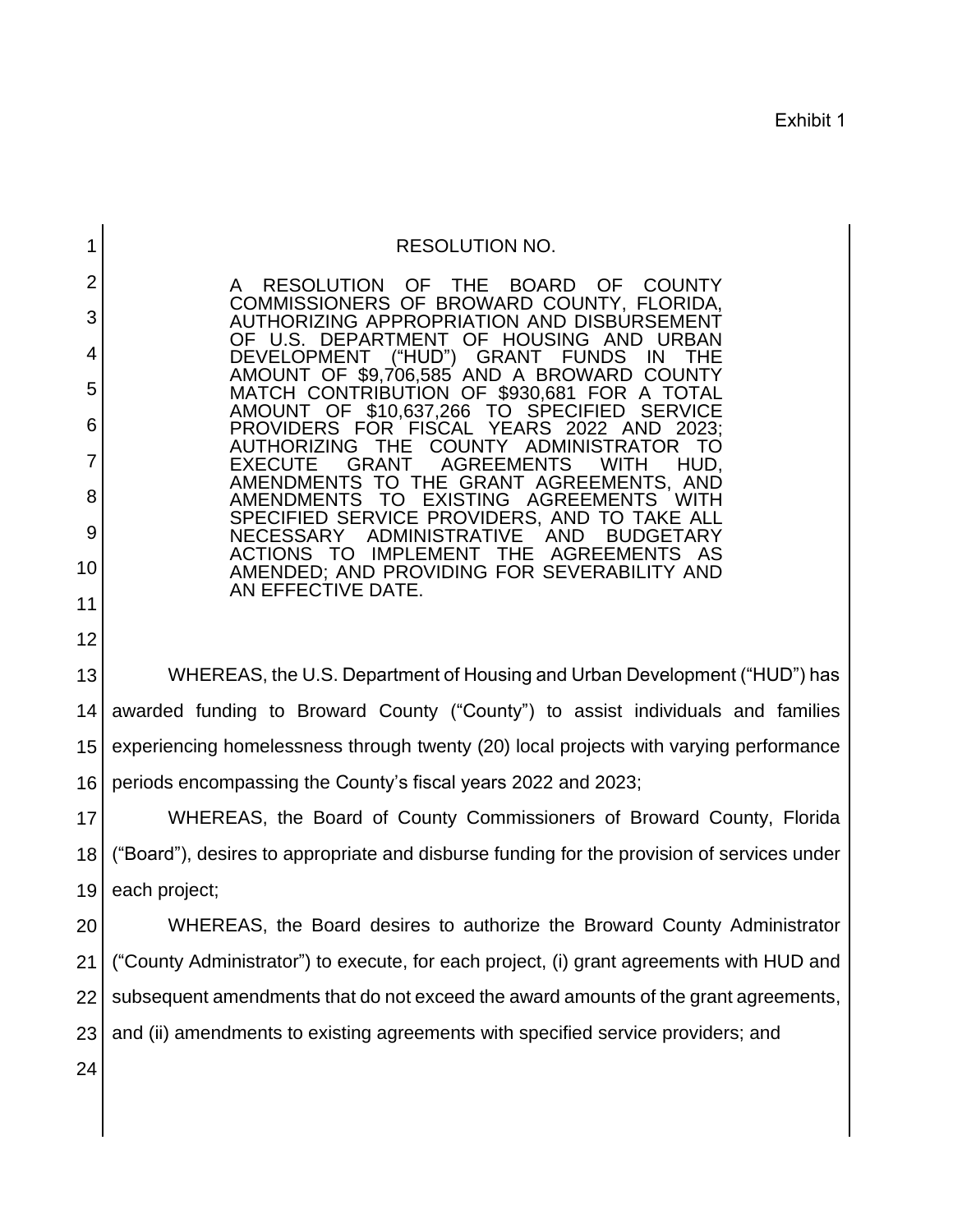1

 WHEREAS, the Board finds that projects benefiting individuals and families experiencing homelessness serve a public purpose, NOW, THEREFORE,

 BE IT RESOLVED BY THE BOARD OF COUNTY COMMISSIONERS OF 4 5 BROWARD COUNTY, FLORIDA:

Section 1. Authorized Appropriation and Disbursement.

 The Board hereby authorizes appropriation and disbursement of HUD grant funds in the amount of Nine Million Seven Hundred Six Thousand Five Hundred Eighty-five Dollars (\$9,706,585) and a required County match contribution of Nine Hundred Thirty Thousand Six Hundred Eighty-one Dollars (\$930,681) for an aggregate amount of (\$10,637,266) to the service providers for the project start dates encompassing the 8 9 10 11 12 13 14 Ten Million Six Hundred Thirty-seven Thousand Two Hundred Sixty-six Dollars County's fiscal years 2022 and 2023 as set forth in Attachment A.

15

Section 2. Execution by the County Administrator.

 The County Administrator is hereby authorized to execute the appropriate grant agreements with HUD and amendments that do not exceed the award amount of the grant agreements. The County Administrator is also authorized to execute amendments to certain existing agreements with the service providers identified in Attachment A and take all necessary administrative and budgetary actions to implement the agreements as amended. The amendments will commence on the project start dates as set forth in Attachment A. Nothing in this Resolution alters the requirement that amendments be 16 17 18 19 20 21 22 23 24 reviewed for legal sufficiency by the Office of the County Attorney before execution. Any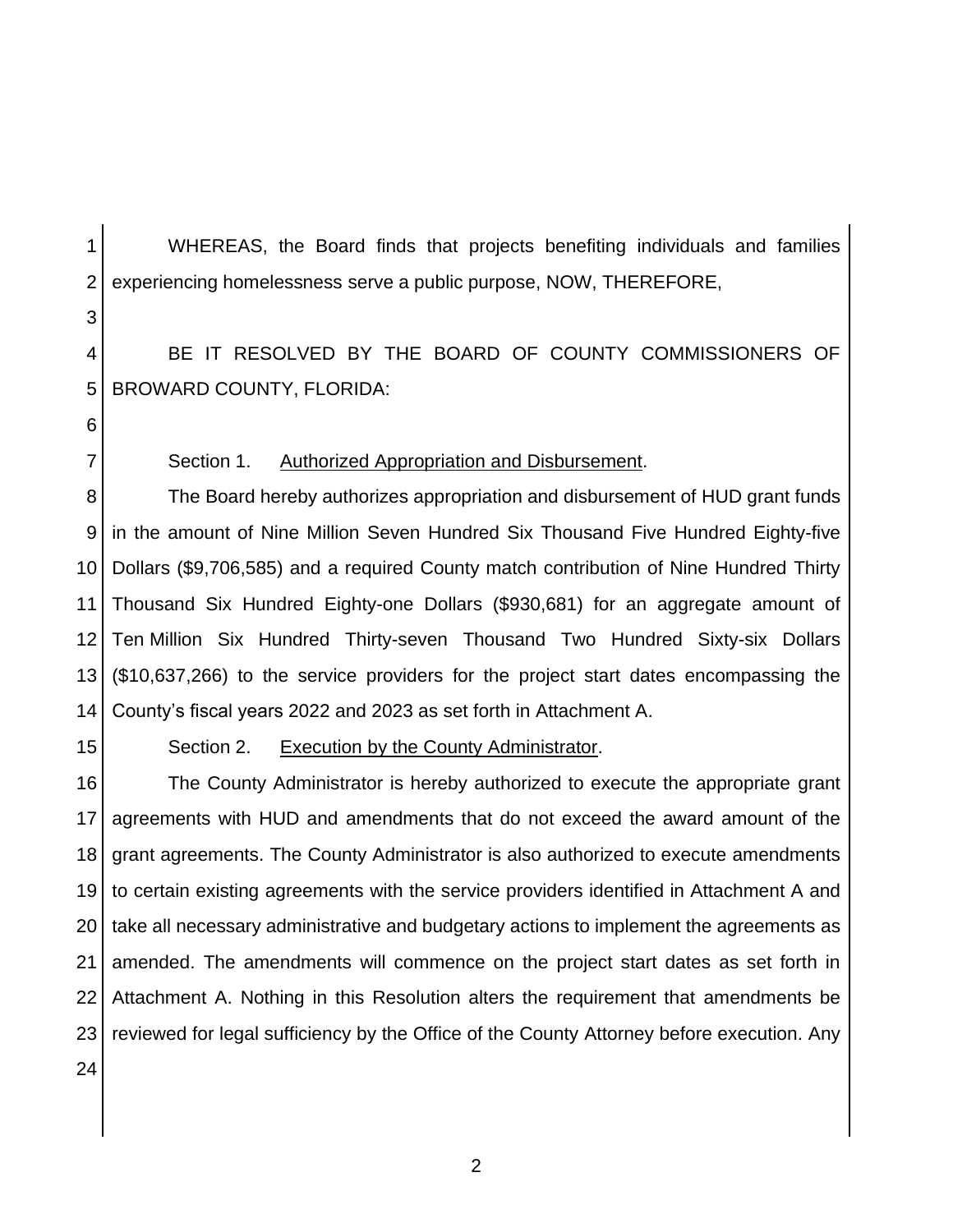material deviations from the applicable Board-approved form agreement must be presented to the Board for approval. 1 2

3

Section 3. Severability.

 If any portion of this Resolution is determined by any court to be invalid, the invalid portion will be stricken, and such striking will not affect the validity of the remainder of this Resolution. If any court determines that this Resolution, in whole or in part, cannot be legally applied to any individual, group, entity, property, or circumstance, such determination will not affect the applicability of this Resolution to any other individual, 4 5 6 7 8 9 group, entity, property, or circumstance.

10 11 12 13 Section 4. Effective Date. This Resolution is effective upon adoption.

16

17

18

19

20

14 15 ADOPTED this day of the case of the case of the case of the case of the case of the case of the case of the case of the case of the case of the case of the case of the case of the case of the case of the case of the case o Approved as to form and legal sufficiency: Andrew J. Meyers, County Attorney

 By */s/ Ronald J. Honick III* 04/14/2022 Ronald J. Honick III Assistant County Attorney

 By */s/ Karen S. Gordon* 04/14/2022 21 22 Karen S. Gordon Senior Assistant County Attorney

23 24 RJH/bh FY22 HUD Resolution 4/14/2022 #60070

3